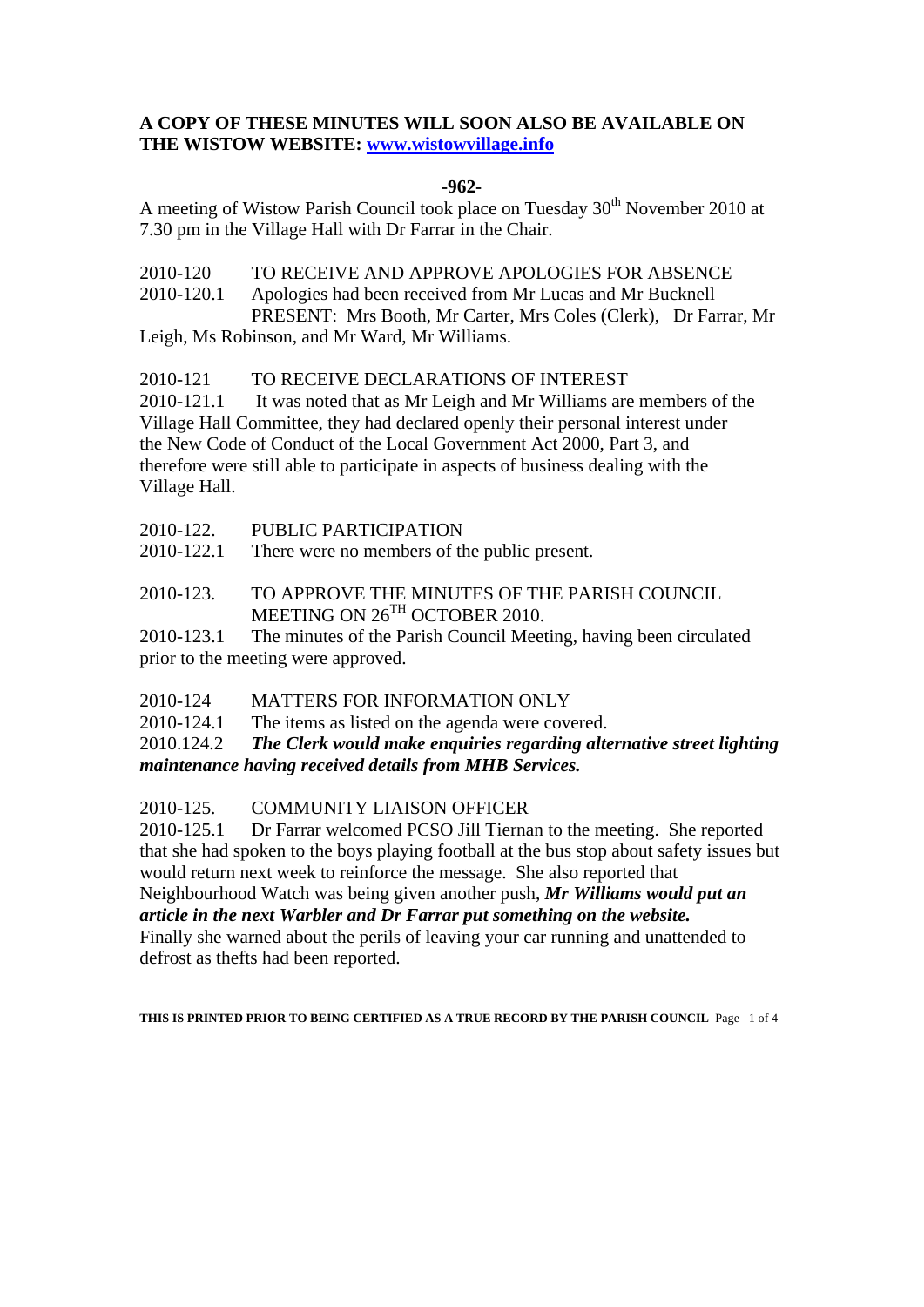### 2010-126 TO RECEIVE REPORTS FROM COUNTY AND DISTRICT **COUNCILLORS**

2010-126.1 Mr Ward reported that the Chief Executive of HDC had applied for voluntary redundancy and that other senior staff were applying for redundancy or early retirement. Hinchingbrooke Hospital had moved into the ownership of CIRCLE. Two supermarkets were interested in moving into Huntingdon under the redevelopment of the town centre/George Street project. Three applications were in for mobile home parks in the area as they provide alternative affordable accommodation. Guided bus is ongoing. Budget casualties are CCTV, town partnerships and public toilets.

## 2010-127. FINANCE

a) to approve the financial statement

2010-127.1. As this had been circulated to Councillors present prior to the meeting, and there were no further comments, it was unanimously confirmed a true record. b) to approve payments of outstanding amounts

2010-127.2 The payments listed were formally approved and the cheques duly signed.

Mrs P Coles November Salary £239.46 Lee Gray - Grass cutting £169.58

The Clerk also requested permission to settle Lee Gray's December bill for grass cutting which would be received at the end of December and be for the same amount. This was agreed.

c) to review cash flow and resolve anticipated issues – nothing further to discuss

## 2010-128. CORRESPONDENCE

2010-128.1 The correspondence listed was covered with comments as follows:

2010-128.2 Requests for donations had been received from EACH and a further request from MAGPAS, both to be declined.

2010-128.3 Regarding 'Obstruction and Lethargy in Public Office' as the background was not known and there was no-one present to provide the information discussion was postponed. However, it was noted that problems with the C140 remain and are worthy of further discussion.

2010-128.4 A letter from Mr Bish regarding the cemetery hedge, railings and the location of the salt bin at the bus stop was read out. The items referring to the cemetery would be passed on to the PCC, the Parish Council would look at the position of the salt bin bearing in mind costs and permission required to move it.

2010-129 TO CONSIDER ANY PLANNING APPLICATIONS RECEIVED 2010-129.1. None received.

## 2010-130 BUDGET AND PRECEPT

2010-130.1. A draft budget had been prepared by Dr Farrar and the Clerk to demonstrate running costs and known expenditure. After lengthy discussion it was proposed by Dr Farrar, seconded by Mrs Both and agreed by a majority to request £10,000 for the forthcoming year. *The Clerk would send in the form.*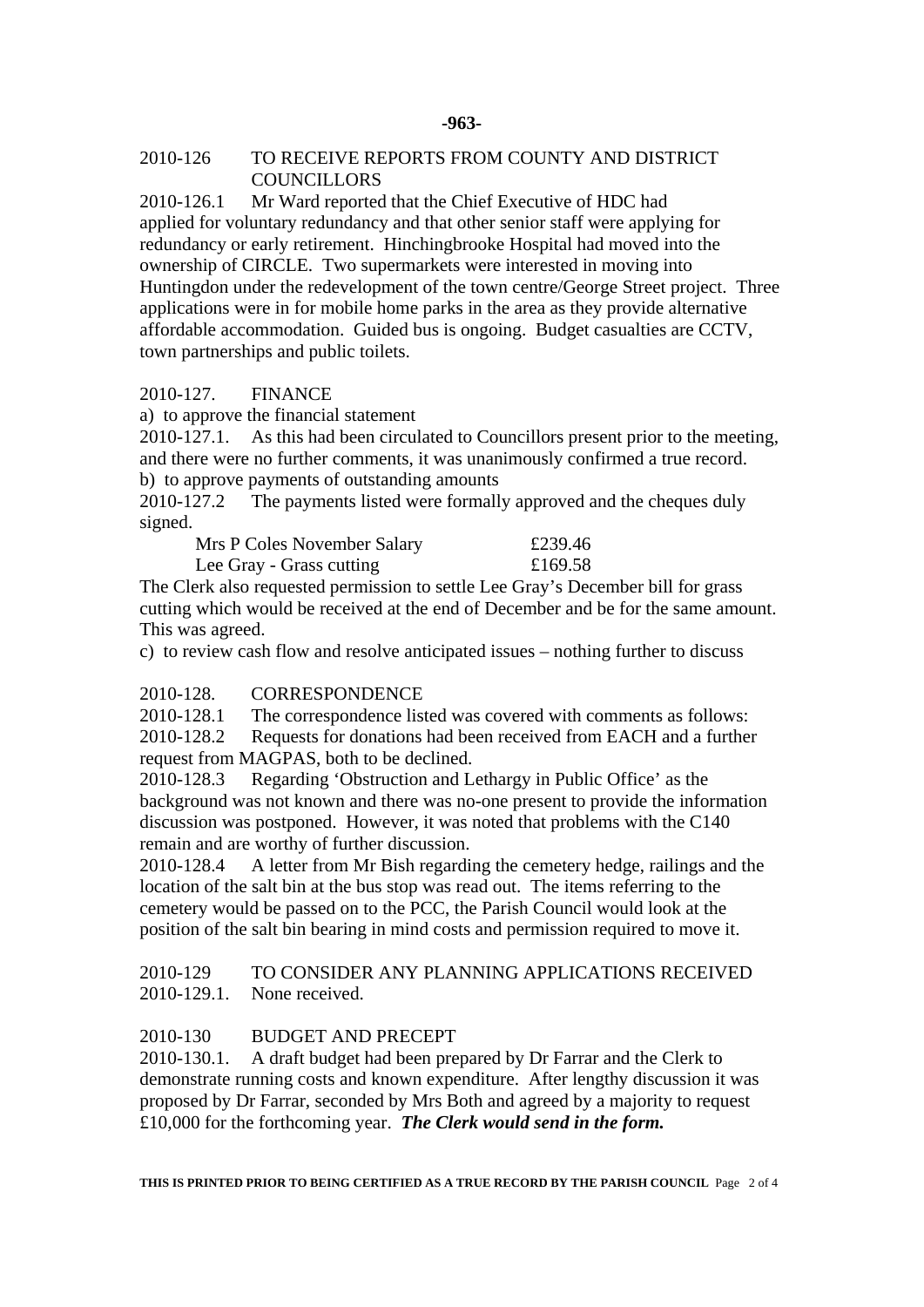2010.131 HEDGE CUTTING CONTRACT 2011/2012

2010-131.1 Only two quotes had been received and the contract was awarded to Mr A Davis.

# 2010-132 CHRISTMAS TREES

2010-132.1 Savills had confirmed by email that there were no plans to plant Christmas trees in the village.

# 2010-133 ROOKS GROVE HEDGE

2010-133.1 It was agreed that the Clerk should write to Mr and Mrs Juggins and give them until  $1<sup>st</sup>$  February 2011 to clear the footpath at which point Highways would be involved. If they undertake to clear the footpath then Mr and Mrs Juggins would be invoiced for any work.

2010-134 PLAYGROUND PLANTING PROGRAMME

2010-134.1 As Mr Bucknell had been looking into this it will be discussed at the next meeting.

## 2010-135 PARISH PLAN ACTION PLAN WORKING PARITES FEEDBACK AND UPDATES

a) Traffic and road issues – Mr Bucknell/Mr Carter/Ms Robinson.

Harris Lane – drainage problems, although no date had been given, work is moving forward.

Blackhurst Lane/Hill Road*, the Clerk would find out if this was a private road*. C140 would continue to be monitored.

b) Litter – Ms Robinson/Mrs Booth – flytipping on Raveley Road had been reported

c) Countryside – Mr Carter/Dr Farrar Mr Carter had not had information regarding ancient rights of way.

d) Village Hall – Mr Leigh/Mr Williams

Mr Williams reported that a planning sub committee had been formed and good progress was being made. ACRE are providing advice on grants and 'green' solutions.

e) Maintenance Issues – Clerk

Leisure Logs had been out to tighten up the new equipment. The Clerk had not been able to contact Playscape who supplied the aerial runway, *she would continue her enquiries. She would also contact Wicksteed regarding the panels on the see-saw.*  Mr Carter had carried out the risk assessment at the playground for November, Mrs Booth was on the rota for December.

2010-136

a) Grants – Mr Bucknell/Mrs Booth Nothing to report.

**THIS IS PRINTED PRIOR TO BEING CERTIFIED AS A TRUE RECORD BY THE PARISH COUNCIL** Page 3 of 4